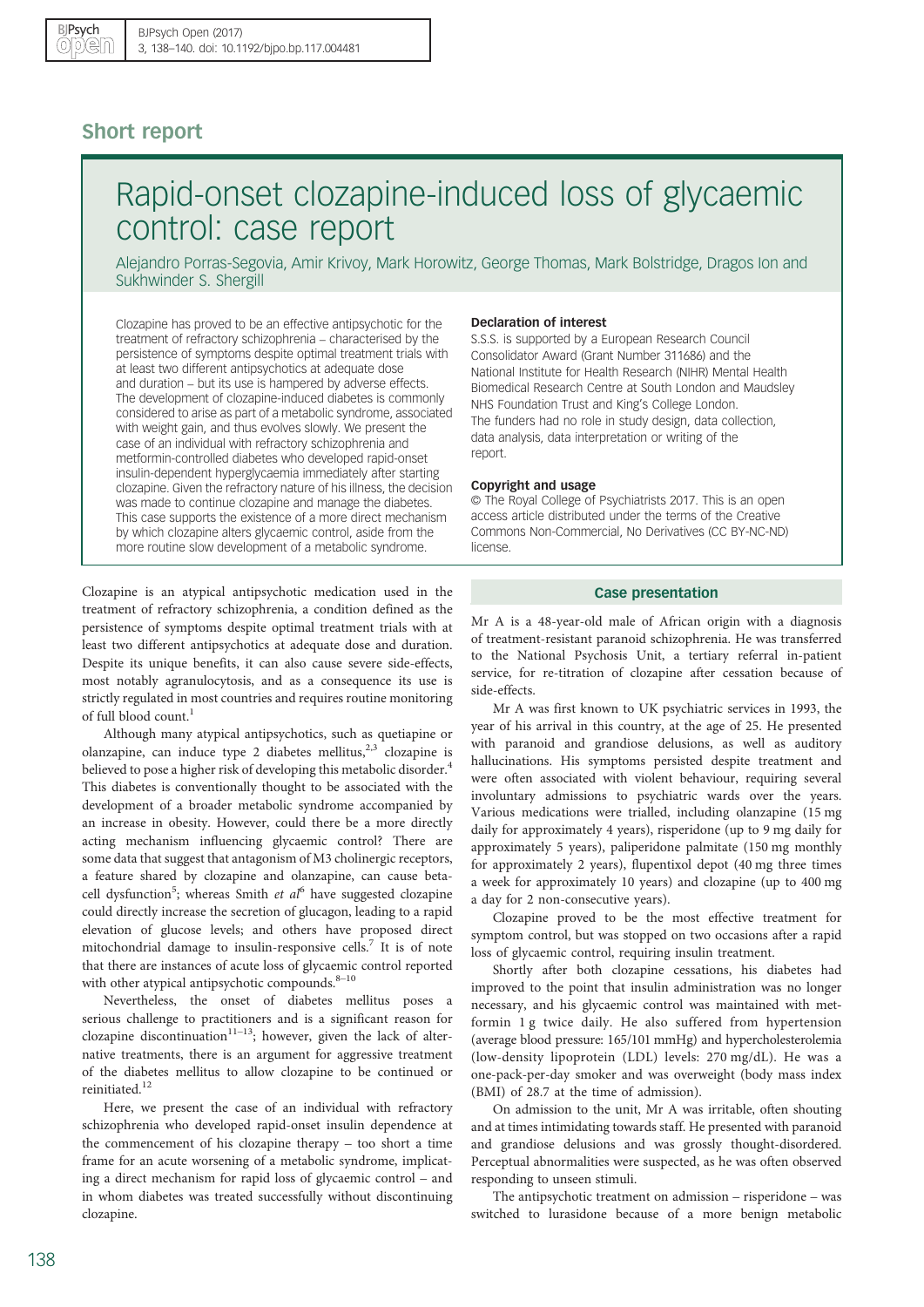side-effect profile.<sup>[14](#page-2-0)</sup> However, this was not effective in controlling symptoms and was later changed to amisulpride, which also produced no improvement in his mental state. Finally, given the lack of any progress, it was decided to commence clozapine.

At this stage, it was decided to seek collaboration with the local endocrinologists to safely manage the risk of emergent loss of glycaemic control. The individual's fasting blood glucose levels were measured before commencing clozapine to establish a baseline (4–6 mmol/L). Despite using a slow-titration approach, 6 days after commencing clozapine his glucose levels started to increase linearly (see Fig. 1). HbA1c values also increased over a short period of time (from 7.3 to 12.1% in the course of 2 months). Interestingly, clozapine dose was only 100 mg (serum levels: 65 ng/ml) at the time his glucose levels were becoming elevated. This elevation was associated with the increase of clozapine dose.

He was commenced on insulin therapy, at an initial dose of four units of fast-acting insulin once daily. Clozapine was slowly titrated upwards in increments of 25 mg, once the blood glucose levels had stabilised for 2–3 days, until a dose of 700 mg/day (serum levels: 460 ng/ml) was reached. The dose of insulin was increased slowly until he achieved glycaemic control while being treated with 52 units of medium-acting insulin twice daily. He continued taking metformin 1 g twice a day and commenced on a 2 mg weekly injection of long-acting exenatide – a glucagon-like peptide-1 agonist.

The individual's mental state improved considerably during his admission. His thought and speech disorders were ameliorated, although still noticeable in a prolonged conversation. Perceptual abnormalities were no longer noted, although he continued to experience paranoid delusions to a lower degree. He started to engage in art activities, showing some talent in this area, and retained a calm demeanour for increasing periods of time. He gained partial insight, identifying the need for medications and follow-up. His weight increased slightly (from a BMI of 28.7 to 28.9) and his smoking was reduced by half.

After 5 months of treatment, the individual's psychotic symptoms were significantly reduced and glycaemic control was stable. He was discharged from hospital, with his care taken over by his local mental health team; his diabetes care was managed by his general practitioner with specialist input from the endocrinologists.

# **Discussion**

This case supports the existence of a direct mechanism by which clozapine may alter the glycaemic control pathways. Our patient developed rapid loss of glycaemic control within days of starting the medication, meaning it was unlikely to be caused by intermediate factors such as increased appetite, weight gain or insulin resistance. He was not taking any other medication likely to cause hyperglycaemia. Clozapine produced a linear dose-related increase in glycaemic levels during the first 2 months of treatment, which from 400 mg onwards seemed to reach a plateau. Although there is an apparent dose-dependence, treatment duration-dependence as a contributing factor cannot be excluded.

Given the lack of any effective symptom management with other antipsychotic medication and the complexity of the clinical presentation, it was decided to continue clozapine, but to manage the hyperglycaemia while continuing with the medication.

To do this, we followed the Maudsley prescribing guidelines' recommendations for treatment of antipsychotic-related dia-betes.<sup>[15](#page-2-0)</sup> Of equal importance was the collaboration with a clinical pharmacist specialising in mental health and with endocrinologists, who oversaw the individual's treatment. This approach requires vigorous baseline and follow-up monitoring of glucose levels and HbA1c values, slower clozapine titration schedule, and full control of glycaemic levels before every dose increase of clozapine.

Clinicians should also monitor weight gain and lipid levels, as well as considering other potential risk factors for diabetes<sup>[5](#page-2-0)</sup>; one such factor being African ethnicity, which some studies suggest is associated with a higher risk of diabetes mellitus.[16](#page-2-0) There are several pharmacological treatment options for diabetes mellitus; in this case, we used insulin and long-acting exenatide – a recently introduced glucagon-like peptide-1 (GLP-1) agonist that requires a weekly injection – added to his existing metformin. The reason for using exenatide is based on recent research, which suggests that hyposecretion of incretin hormone GLP-1 may partially account for the rapid diabetogenic effect of clozapine.<sup>[17](#page-2-0)</sup>

Clearly, it may still be necessary to discontinue clozapine in the event of a severe diabetes mellitus complication, such as ketoacidosis.<sup>[12](#page-2-0)</sup>

Our case illustrates the successful management of insulin dependence in an individual with refractory schizophrenia and diabetes mellitus previously controlled by metformin. In people with refractory schizophrenia, the effectiveness of clozapine must be balanced against the risks posed by side-effects. In such cases, a personalised plan is required to support the aggressive treatment of the iatrogenic side-effects while continuing clozapine treatment.



Fig. 1 Correlation of clozapine daily dose with fasting blood sugar and HbA1c levels, prior to the administration of insulin.